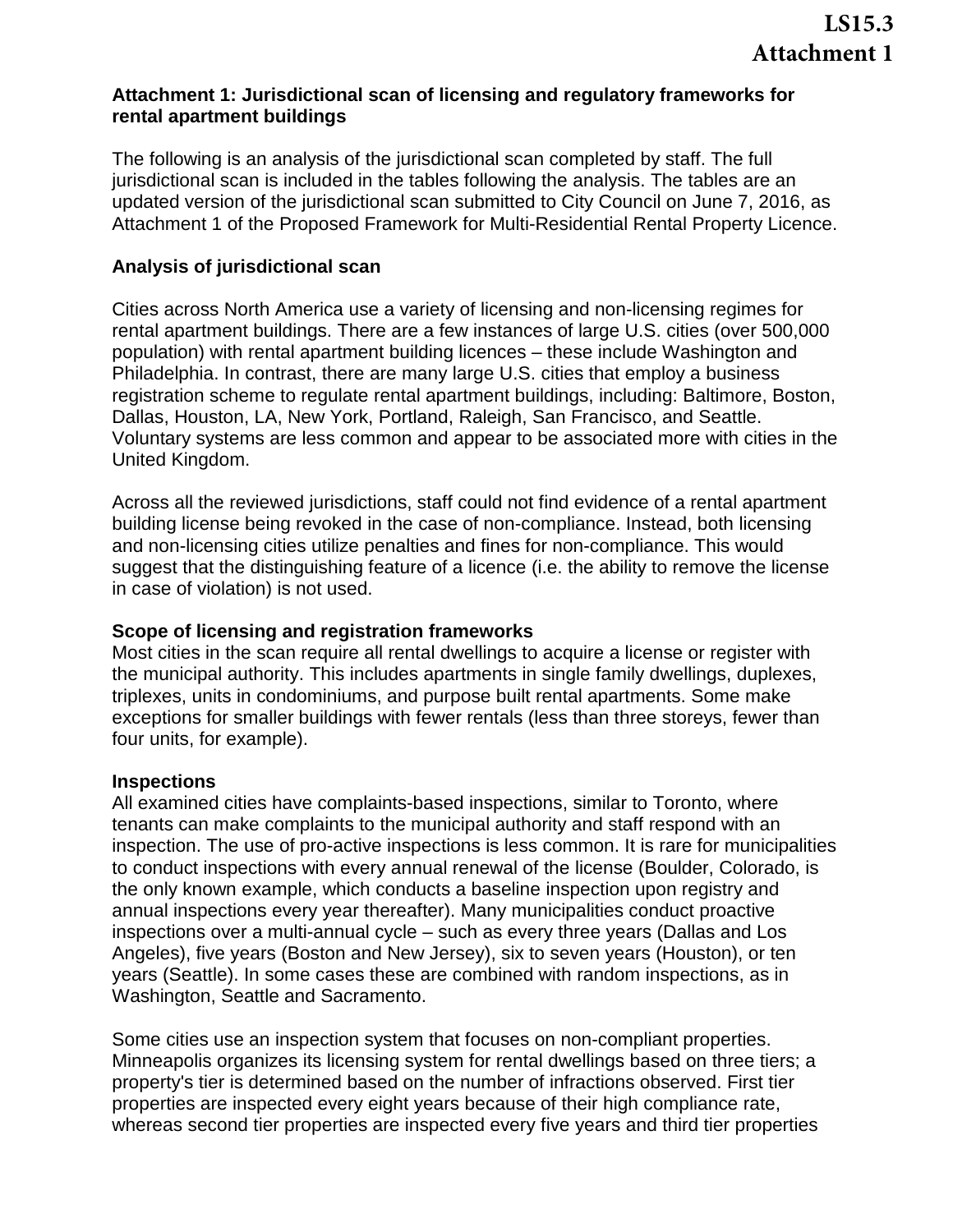are inspected every year. When property owners demonstrate improvement, their building may move to the second or third tier. In Dallas, which operates a business registration system, properties found to be non-compliant during a regular inspection are re-inspected more frequently. Some cities, such as Sacramento, conduct random inspections of 10% of all self-certified properties every year.

Staff found that the most effective enforcement of housing standards is a proactive inspection system that focuses on problematic properties. These proactive systems are used in cities irrespective of whether they license, or register, their rental apartment buildings.

#### **Fees**

The majority of jurisdictions reviewed use a *base* fee for annual registration, regardless of building size or number of dwelling units in the building. Many jurisdictions also employ a scaled fee on top of the base, with higher fees for larger buildings (e.g. higher fees for buildings with 4-19 dwellings, versus 1-3 dwellings). It is also common practice to charge on a per unit basis, often up to a cap.

Most jurisdictions that conduct proactive inspections also charge for these services. Because proactive inspections are most often conducted on properties which have previously been non-compliant, this leads to a system whereby properties requiring most enforcement resources also pay a greater share than compliant properties. The best examples of this appear to be Dallas, Minneapolis, Sacramento, and Seattle.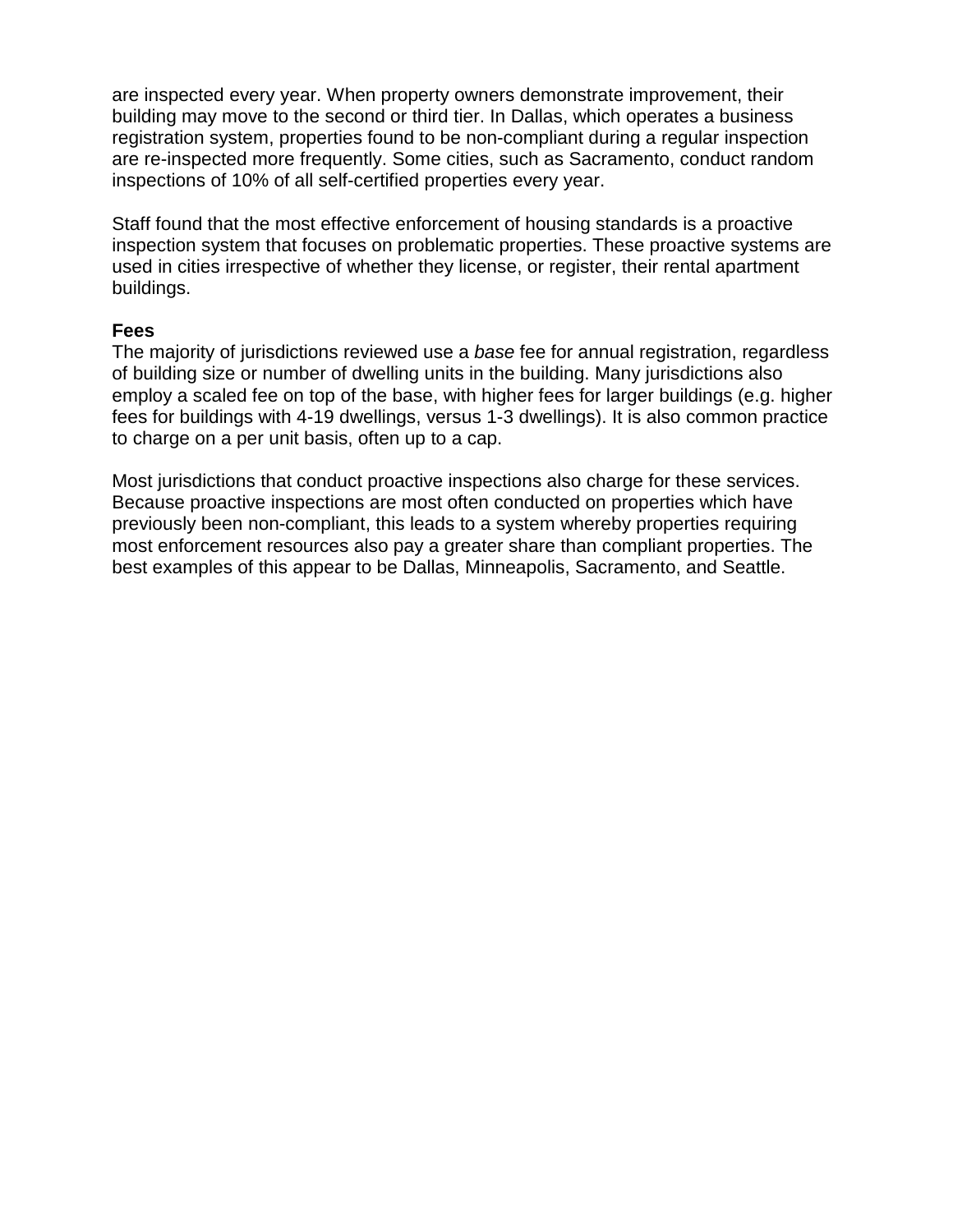|                                                                                           | <b>Licence System</b>                                                                                                                                                   |                                                                                                                                                                                                                                                                                                                                     |                                                                                                                                                                                                                                                                        |  |  |
|-------------------------------------------------------------------------------------------|-------------------------------------------------------------------------------------------------------------------------------------------------------------------------|-------------------------------------------------------------------------------------------------------------------------------------------------------------------------------------------------------------------------------------------------------------------------------------------------------------------------------------|------------------------------------------------------------------------------------------------------------------------------------------------------------------------------------------------------------------------------------------------------------------------|--|--|
| <b>Jurisdiction</b>                                                                       | <b>Scope</b>                                                                                                                                                            | <b>Requirements &amp;</b><br><b>Inspections</b>                                                                                                                                                                                                                                                                                     | Fee(s)                                                                                                                                                                                                                                                                 |  |  |
| Annapolis,<br>Maryland<br>Rental<br>Operating<br>License<br>Population:<br>38,394         | - All rental dwelling units<br>Separate license for short term<br>rentals (6 months or less) under<br>the Short-Term Rental Unit<br><b>Operating License</b>            | Description of rental<br>property (address, type<br>, number of units)<br>- Owner and agent<br>contact information<br>Property may be<br>inspected<br>Written lease<br>÷.<br>agreement required                                                                                                                                     | - \$100 application fee<br>-\$100 per unit per year<br>license fee<br>- 2 year licence for<br>multi-family dwellings<br>of 50+ units with 3 or<br>more full-time<br>maintenance staff<br>- short term rental fee:<br>\$200                                             |  |  |
| Boulder,<br>Colorado<br>Rental<br>Housing<br>License<br>Population:<br>97,385             | - All rental properties                                                                                                                                                 | Requires compliance<br>with minimum housing<br>standards (e.g. sanitary,<br>light and heat, fire)<br>By 2019, compliance<br>with energy efficiency<br>standards required<br>Initial baseline<br>÷.<br>inspection conducted by<br>private inspector<br>annual renewal<br>inspections conducted<br>thereafter by private<br>inspector | - \$105 per single<br>dwelling unit, or \$105<br>per building for multi-<br>unit buildings (cost is<br>same for both<br>registration and annual<br>renewal)                                                                                                            |  |  |
| Minneapolis,<br>Minnesota<br>Residential<br>Rental<br>Licensing<br>Population:<br>382,578 | All rental dwellings in scope<br>$\blacksquare$<br>Tiered system: more infractions<br>$\blacksquare$<br>leads to more frequent<br>inspections and higher annual<br>fees | Tiered inspection cycles:<br>Tier 1: 8 year inspection<br>cycle<br>Tier 2: 5 year inspection<br>cycle<br>Tier 3: 1 year inspection<br>cycle                                                                                                                                                                                         | - Annual fees broken<br>up by size and tier as<br>follows.<br>16+ units: \$175 base<br>+ \$5 per unit;<br>Condo: \$70 + \$5 per<br>unit<br>4-15 units: \$82 base +<br>\$5 per unit;<br>1-3 units: \$70 base +<br>\$5 per unit<br>- base fees increase<br>based on tier |  |  |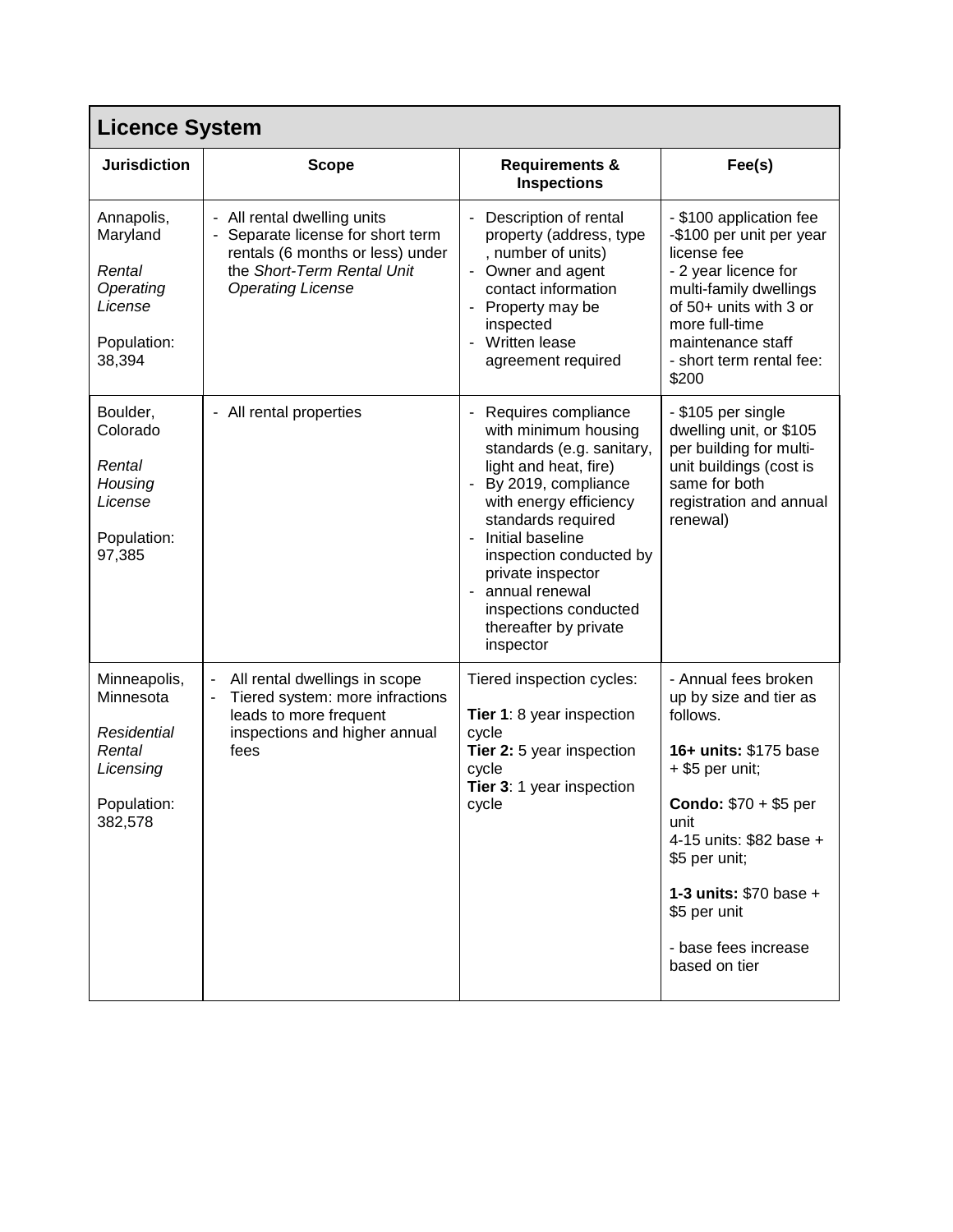| <b>Licence System</b>                                                                         |                                                                                                                                                                                                                                                                                                                                                                                                                                                                                                                                                    |                                                                                                                                                                                                                                                                                                                                                                                                                                                                                                                                                                |                                                                                                                                                      |  |
|-----------------------------------------------------------------------------------------------|----------------------------------------------------------------------------------------------------------------------------------------------------------------------------------------------------------------------------------------------------------------------------------------------------------------------------------------------------------------------------------------------------------------------------------------------------------------------------------------------------------------------------------------------------|----------------------------------------------------------------------------------------------------------------------------------------------------------------------------------------------------------------------------------------------------------------------------------------------------------------------------------------------------------------------------------------------------------------------------------------------------------------------------------------------------------------------------------------------------------------|------------------------------------------------------------------------------------------------------------------------------------------------------|--|
| <b>Jurisdiction</b>                                                                           | <b>Scope</b>                                                                                                                                                                                                                                                                                                                                                                                                                                                                                                                                       | <b>Requirements &amp;</b><br><b>Inspections</b>                                                                                                                                                                                                                                                                                                                                                                                                                                                                                                                | Fee(s)                                                                                                                                               |  |
| Philadelphia,<br>Pennsylvania<br>Housing<br>Inspection<br>License<br>Population:<br>1,560,297 | Required for any entity that<br>rents any type of housing unit<br>Implementing lead paint<br>disclosure and certification,<br>similar to Maryland above                                                                                                                                                                                                                                                                                                                                                                                            | Must also have<br><b>Commercial Activity</b><br>License (lifetime<br>licence)<br>Submit business<br>income and Receipts<br><b>Tax Number</b><br>Prior to rental, must<br>$\blacksquare$<br>provide tenant a<br><b>Certificate of Rental</b><br>Suitability issued by<br>City no more than 60<br>days prior to the<br>rental, and including<br>self-attestation of<br>owner to unit's<br>suitability for dwelling<br>(this certificate will<br>only be issued if<br>property in compliance<br>with all licenses)<br>Provide tenant with<br>information handbook | - \$50 per unit per<br>year, including<br>additional fee for<br>holding any vacant<br>lots (\$150)<br>- maximum of \$20,000                          |  |
| United<br>Kingdom***<br>Mandatory<br>and Selective<br>Licensing                               | UK has mandatory licensing for<br>all houses in multiple<br>occupations (HMOs).<br>A HMO is a property that is<br>$\overline{\phantom{a}}$<br>occupied by 3 or more<br>unrelated<br>individuals/households who<br>share facilities such as kitchen<br>or washroom or do not have<br>exclusive occupation of the<br>entire property. In Toronto, this<br>type of accommodation is<br>called a multi-tenant house (or<br>rooming house)<br>Local authorities can also<br>licence other types of private<br>rented properties not just<br><b>HMOs</b> | The local authority<br>must first consider<br>alternatives to<br>licensing<br>Area must have low<br>$\overline{\phantom{a}}$<br>housing demand<br>and/or be<br>experiencing "anti-<br>social behaviour" (i.e.<br>crime, nuisance,<br>waste, etc.)<br>Landlord must be a<br>"fit and proper<br>person" as defined in<br>the Housing Act 2004                                                                                                                                                                                                                    | - Fees vary depending<br>on jurisdiction<br>i.e. London borough of<br>Barking and<br>Dagenham<br>£506<br>application fee<br>Renewed<br>every 5 years |  |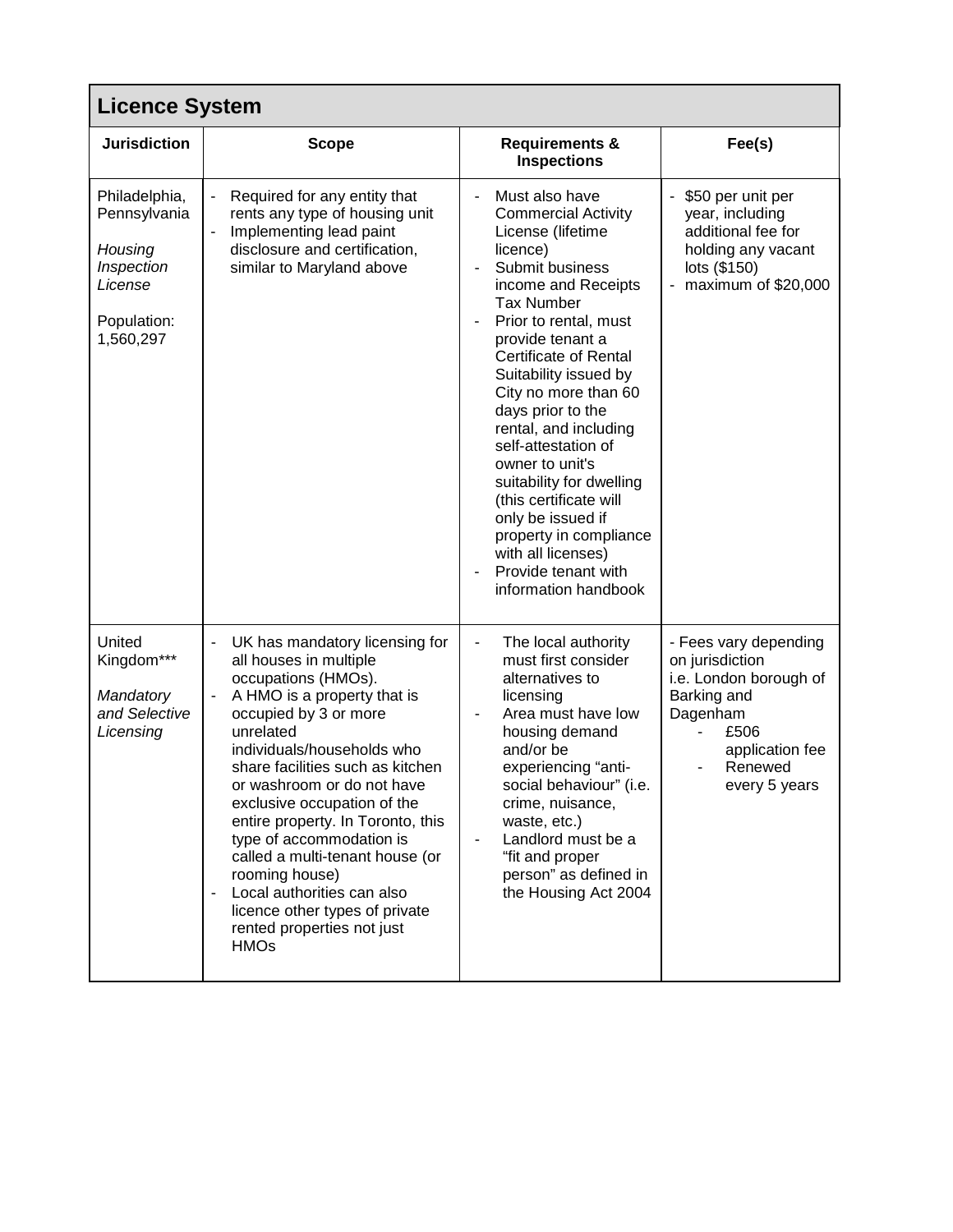| <b>Licence System</b>                                                                                                  |                                                                                                   |                                                                                                                                                                                                                                                                                                                                                                                                                                                                                                                                                                                                                                           |                                                                                                                                                                                                                                                                                                                                                                                                 |  |
|------------------------------------------------------------------------------------------------------------------------|---------------------------------------------------------------------------------------------------|-------------------------------------------------------------------------------------------------------------------------------------------------------------------------------------------------------------------------------------------------------------------------------------------------------------------------------------------------------------------------------------------------------------------------------------------------------------------------------------------------------------------------------------------------------------------------------------------------------------------------------------------|-------------------------------------------------------------------------------------------------------------------------------------------------------------------------------------------------------------------------------------------------------------------------------------------------------------------------------------------------------------------------------------------------|--|
| <b>Jurisdiction</b>                                                                                                    | <b>Scope</b>                                                                                      | <b>Requirements &amp;</b><br><b>Inspections</b>                                                                                                                                                                                                                                                                                                                                                                                                                                                                                                                                                                                           | Fee(s)                                                                                                                                                                                                                                                                                                                                                                                          |  |
| Washington,<br>DC<br>Apartment<br>License<br>Population:<br>672,228                                                    | All rental properties with 3+<br>units                                                            | Certificate of occupancy<br>Complete Basic<br><b>Business License</b><br>application<br>operates with 2<br>inspection programs:<br>complaints based and<br>pro-active<br>proactive inspections:<br>upon building selection,<br>21 days written notice<br>provided to landlord;<br>number of units<br>inspected dependent on<br>building size:<br>- up to 4 units:<br>50% units<br>inspected<br>- 5-49 units:<br>30% of units<br>inspected<br>$-50+$ units:<br>15% of units<br>inspected<br>tenants are provided<br>notification of upcoming<br>proactive inspection<br>and may specifically<br>request their unit be<br>inspected as well | Fixed fees: \$70<br>application fee; \$25<br>endorsement fee; 10%<br>technology fee<br>(varies); \$35 proactive<br>inspection fee per unit<br>to a maximum of<br>\$2,000.<br>Size-dependent fees:<br>- 3-5 units: \$167.00<br>- 6-25 units:<br>\$208.00<br>- 26+ units: \$208.00<br>and<br>- an additional \$130<br>for every 25 units<br>or fraction thereof<br>- Licence duration: 2<br>years |  |
| Vancouver,<br><b>British</b><br>Columbia<br>Rental<br>Property<br><b>Business</b><br>Licence<br>Population:<br>603,502 | - All rental properties<br>- Exemptions: homestay or<br>maximum of two boarders in a<br>residence | - Description of rental<br>property (address, type<br>and number of units)<br>- Owner and agent<br>contact information                                                                                                                                                                                                                                                                                                                                                                                                                                                                                                                    | - \$29 per sleeping unit<br>annually<br>- \$66 per dwelling unit<br>(apartment building)<br>annually<br>- \$68 per dwelling unit<br>(apartments) annually<br>Non-Profit House<br>(whether SRA or<br>regular apartment,<br>location must be<br>licensed to a non-profit<br>society) - \$139/yr.                                                                                                  |  |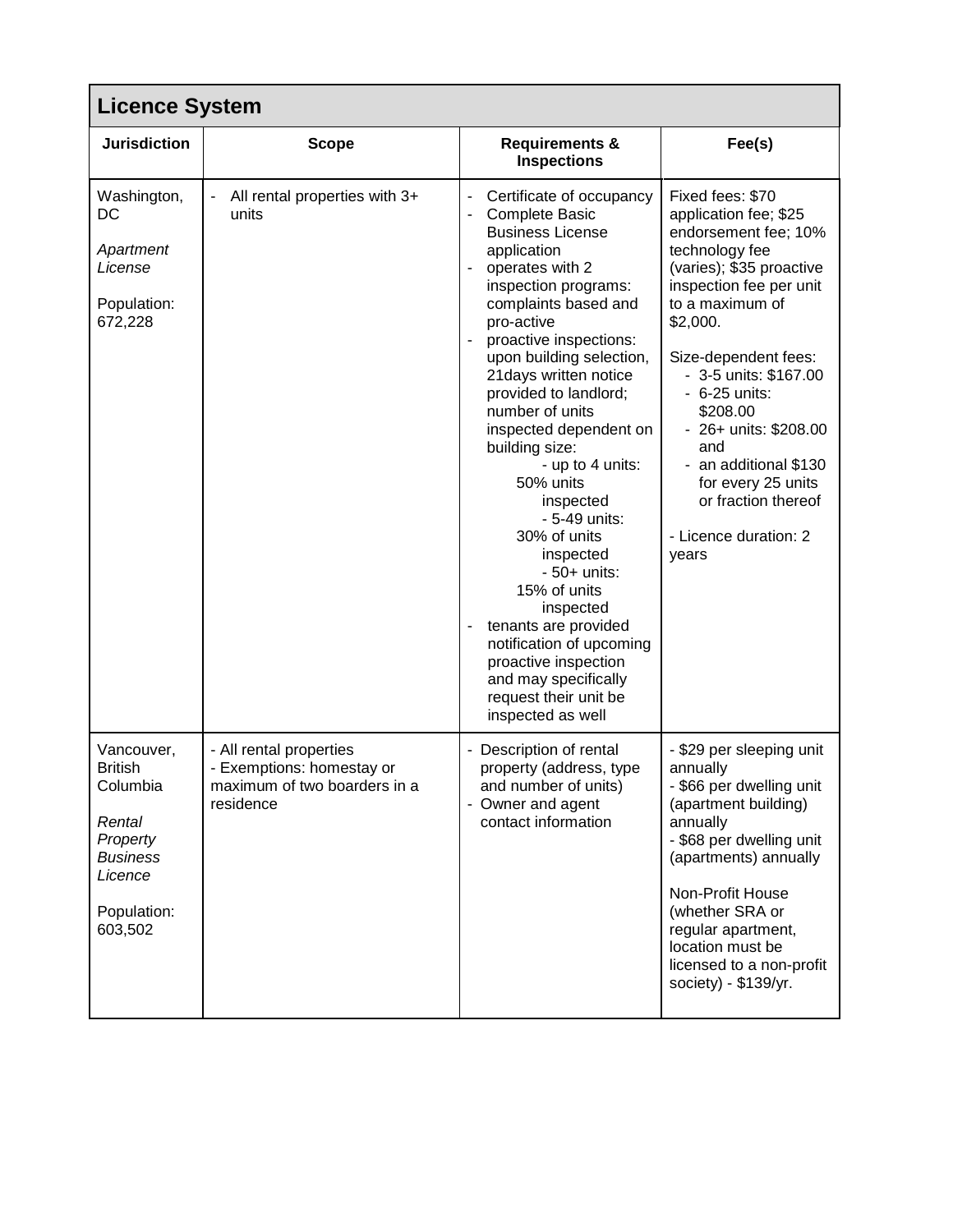| <b>Licence System</b>                                                                                      |                                                                                 |                                                                                                                                                                                                                                                                                                                                    |                                                                                                                                                                                                                                                                                                                   |  |  |
|------------------------------------------------------------------------------------------------------------|---------------------------------------------------------------------------------|------------------------------------------------------------------------------------------------------------------------------------------------------------------------------------------------------------------------------------------------------------------------------------------------------------------------------------|-------------------------------------------------------------------------------------------------------------------------------------------------------------------------------------------------------------------------------------------------------------------------------------------------------------------|--|--|
| <b>Jurisdiction</b>                                                                                        | <b>Scope</b>                                                                    | <b>Requirements &amp;</b><br><b>Inspections</b>                                                                                                                                                                                                                                                                                    | Fee(s)                                                                                                                                                                                                                                                                                                            |  |  |
| Victoria,<br><b>British</b><br>Columbia<br>Property<br><b>Business</b><br>Licence<br>Population:<br>80,032 | - Apartment, rooming house,<br>boarding house, single family<br>dwelling, other | Description of rental<br>property (address, type,<br>number of units)<br>Owner and agent<br>contact information<br>Enforcement is not<br>$clear - appears to be a$<br>complaints-driven<br>process of inspection<br>No provisions in the<br>business property<br>license for standards of<br>maintenance etc. of<br>dwelling units | Fees for business<br>property permit levied<br>according to number of<br>rooms and type:<br>- \$5 per unit for single<br>rooms<br>- \$10 per unit for<br>bachelor suites<br>- \$15 per unit for one<br>bedroom suites<br>- \$20 per unit for two<br>bedroom suites<br>- \$25 per unit for three<br>bedroom suites |  |  |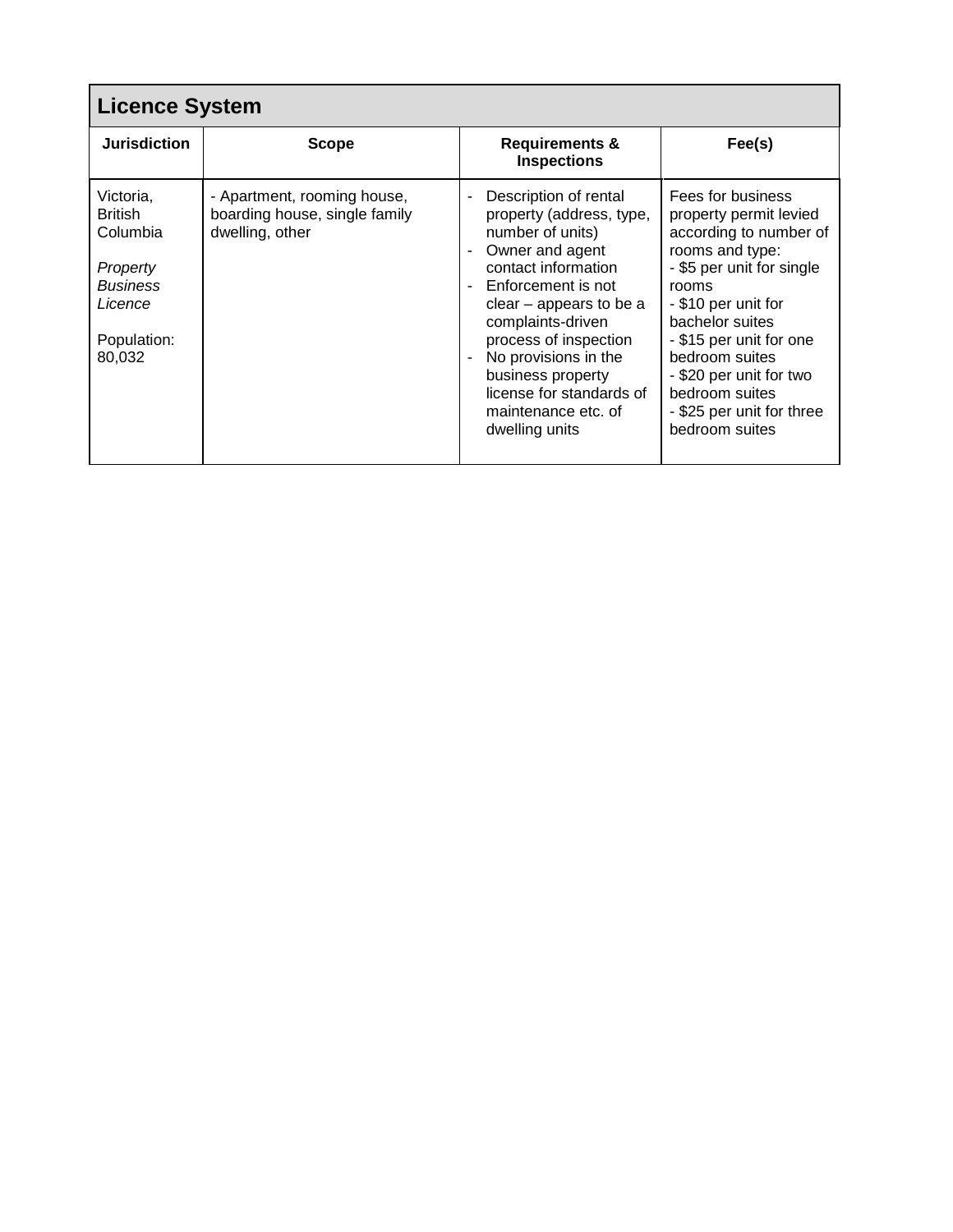| <b>Mandatory Registration</b>                                                                                                   |                                                                                                                                                                                                                                                        |                                                                                                                                                                                                                                                                     |                                                                                                                                                                 |  |
|---------------------------------------------------------------------------------------------------------------------------------|--------------------------------------------------------------------------------------------------------------------------------------------------------------------------------------------------------------------------------------------------------|---------------------------------------------------------------------------------------------------------------------------------------------------------------------------------------------------------------------------------------------------------------------|-----------------------------------------------------------------------------------------------------------------------------------------------------------------|--|
| <b>Jurisdiction</b>                                                                                                             | <b>Scope</b>                                                                                                                                                                                                                                           | <b>Requirements</b>                                                                                                                                                                                                                                                 | Fee                                                                                                                                                             |  |
| Arizona<br><b>Residential Rental Property</b><br>Registration<br>Population: 6,392,017                                          | All residential rental<br>properties                                                                                                                                                                                                                   | - Name and<br>contact<br>information of<br>property owner<br>and local agent<br>(if applicable)<br>Description of<br>properties<br>(address, type,<br>number of<br>units, year built)<br>- Property<br>violations are<br>dealt with by<br>the local<br>municipality | - \$10 for initial registration<br>$-$ \$10<br>for<br>change<br>0f<br>information<br>- complaints<br>based<br>inspection, but no evidence<br>of charging system |  |
| Baltimore, Maryland<br><b>Registration of Multiple-</b><br><b>Family Dwellings and</b><br>Rooming Houses<br>Population: 621,849 | all rental and<br>rooming house units<br>in Baltimore<br>- rental properties<br>with 1-2 units, and 3<br>or more units, are<br>charged different<br>fees<br>- multiple family<br>dwelling: any<br>building containing<br>more than 2<br>dwelling units | Registration of<br>rental property<br>- Compliance<br>with State-wide<br>lead poisoning<br>prevention laws<br>required;<br>'trigger' points<br>lead to<br>inspection (i.e.<br>built pre-1978,<br>no 'lead-free'<br>certificate)                                     | annual fees of \$35 per<br>dwelling unit, and \$25 per<br>rooming unit                                                                                          |  |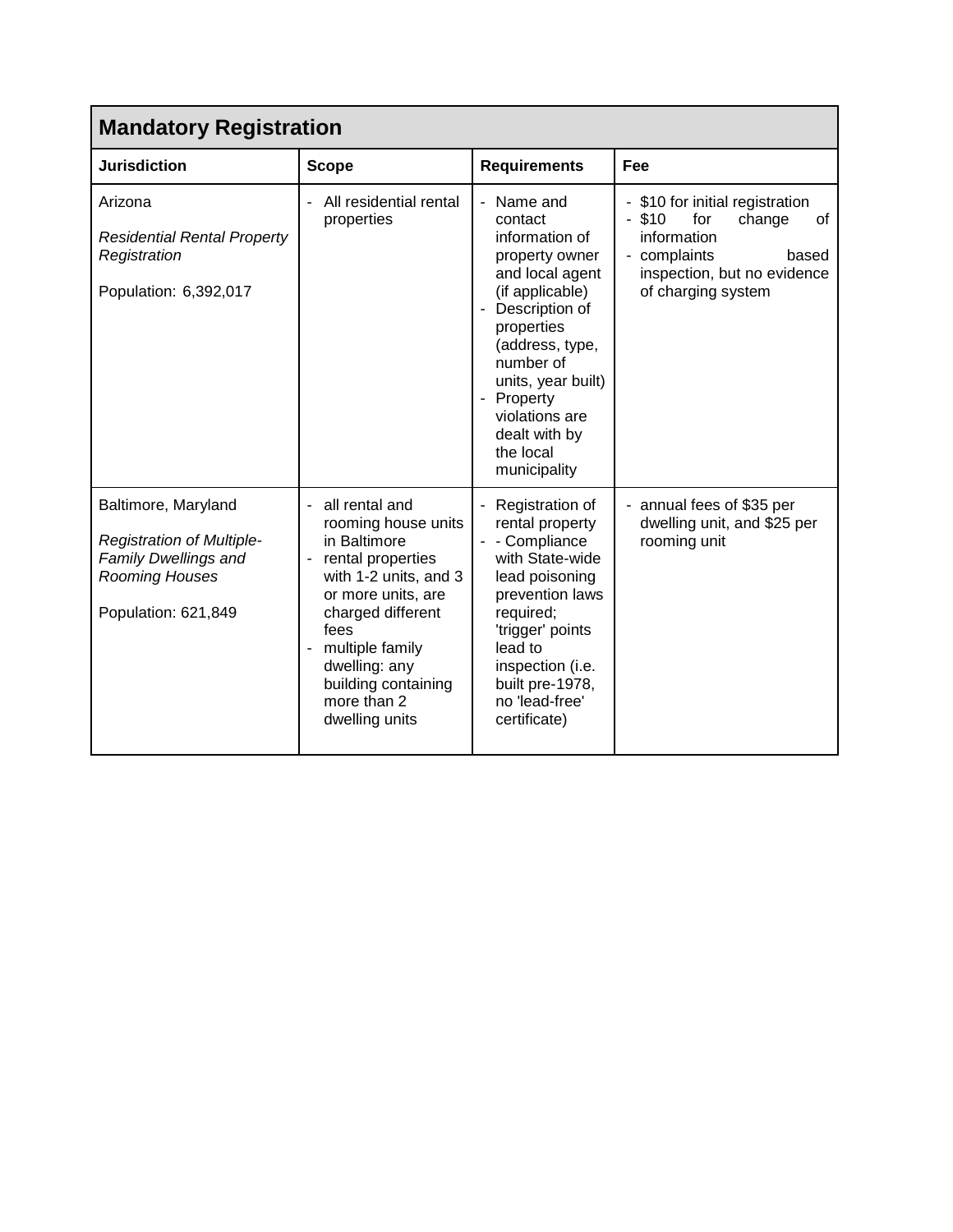| <b>Mandatory Registration</b>                                                                               |                                                                                                                                                     |                                                                                                                                                                                                                                                                                                                                   |                                                                                                                                                   |  |
|-------------------------------------------------------------------------------------------------------------|-----------------------------------------------------------------------------------------------------------------------------------------------------|-----------------------------------------------------------------------------------------------------------------------------------------------------------------------------------------------------------------------------------------------------------------------------------------------------------------------------------|---------------------------------------------------------------------------------------------------------------------------------------------------|--|
| <b>Jurisdiction</b>                                                                                         | <b>Scope</b>                                                                                                                                        | <b>Requirements</b>                                                                                                                                                                                                                                                                                                               | Fee                                                                                                                                               |  |
| Boston, Massachusetts<br><b>Rental Registration and</b><br><b>Inspection Program</b><br>Population: 667,137 | All privately owned<br>rental properties<br>not occupied by<br>the owner<br>Also applies to<br>units that are<br>vacant or not<br>producing revenue | Name and<br>contact<br>information of<br>property<br>owner and<br>local agent (if<br>applicable)<br>Description of<br>rental<br>properties<br>(address, type,<br>number of<br>units)<br>Attestation<br>that owner will<br>comply with<br>applicable<br>rules and<br>regulations<br>Property<br>inspections<br>every five<br>years | - Application fee: \$25 per<br>unit, capped at \$2,500<br>maximum per building and<br>\$5,000 per complex<br>Annual renewal fee: \$15<br>per unit |  |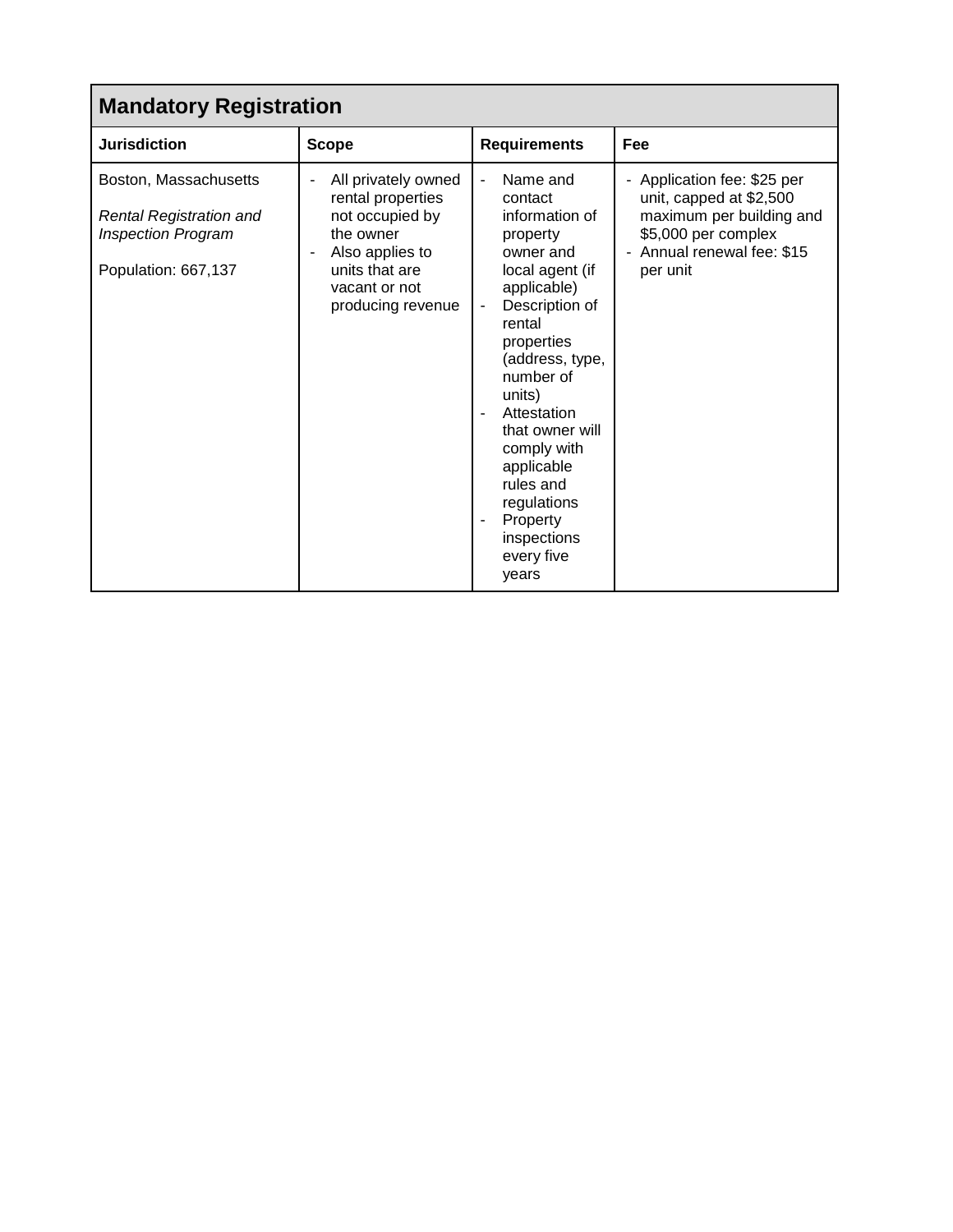| <b>Mandatory Registration</b>                                                           |                                                                                                       |                                                                                                                                                                                                                                                                                                                                                                                                                                                                                                                     |                                                                                                                                                                                                                                                                                                                                                                                                                                                        |  |
|-----------------------------------------------------------------------------------------|-------------------------------------------------------------------------------------------------------|---------------------------------------------------------------------------------------------------------------------------------------------------------------------------------------------------------------------------------------------------------------------------------------------------------------------------------------------------------------------------------------------------------------------------------------------------------------------------------------------------------------------|--------------------------------------------------------------------------------------------------------------------------------------------------------------------------------------------------------------------------------------------------------------------------------------------------------------------------------------------------------------------------------------------------------------------------------------------------------|--|
| <b>Jurisdiction</b>                                                                     | <b>Scope</b>                                                                                          | <b>Requirements</b>                                                                                                                                                                                                                                                                                                                                                                                                                                                                                                 | Fee                                                                                                                                                                                                                                                                                                                                                                                                                                                    |  |
| Dallas, Texas<br><b>Multi-Tenanted Registration</b><br>Program<br>Population: 1,300,092 | - All properties with 3<br>or more tenanted<br>dwelling units more<br>than 5 years of age<br>or older | Name and<br>contact<br>information of<br>property<br>owner and<br>manager (if<br>applicable)<br>Description of<br>rental property<br>(address, type<br>and number of<br>dwellings)<br>Certificate of<br>registration<br>posted on<br>premises<br>A property's<br>first inspection<br>will only occur<br>5 years after it<br>is first<br>registered, i.e.<br>when it's 5<br>years old<br>From then<br>÷,<br>onwards,<br>inspections<br>happen at<br>least once<br>every 3 years<br>No rules<br>around<br>maintenance | Registration fee: \$6 per<br>unit, per year<br>No fee for passed<br>inspection<br>For failed inspection due to<br>admin. Reasons (i.e.<br>failure to display necessary<br>info to public): \$87/unit<br>Fee for failed inspection<br>due to score failure (i.e.<br>low score on<br>exterior/interior building<br>conditions): \$46/unit<br>necessary information to<br>public): \$20/unit<br>Re-inspections following<br>failures charged at \$20/unit |  |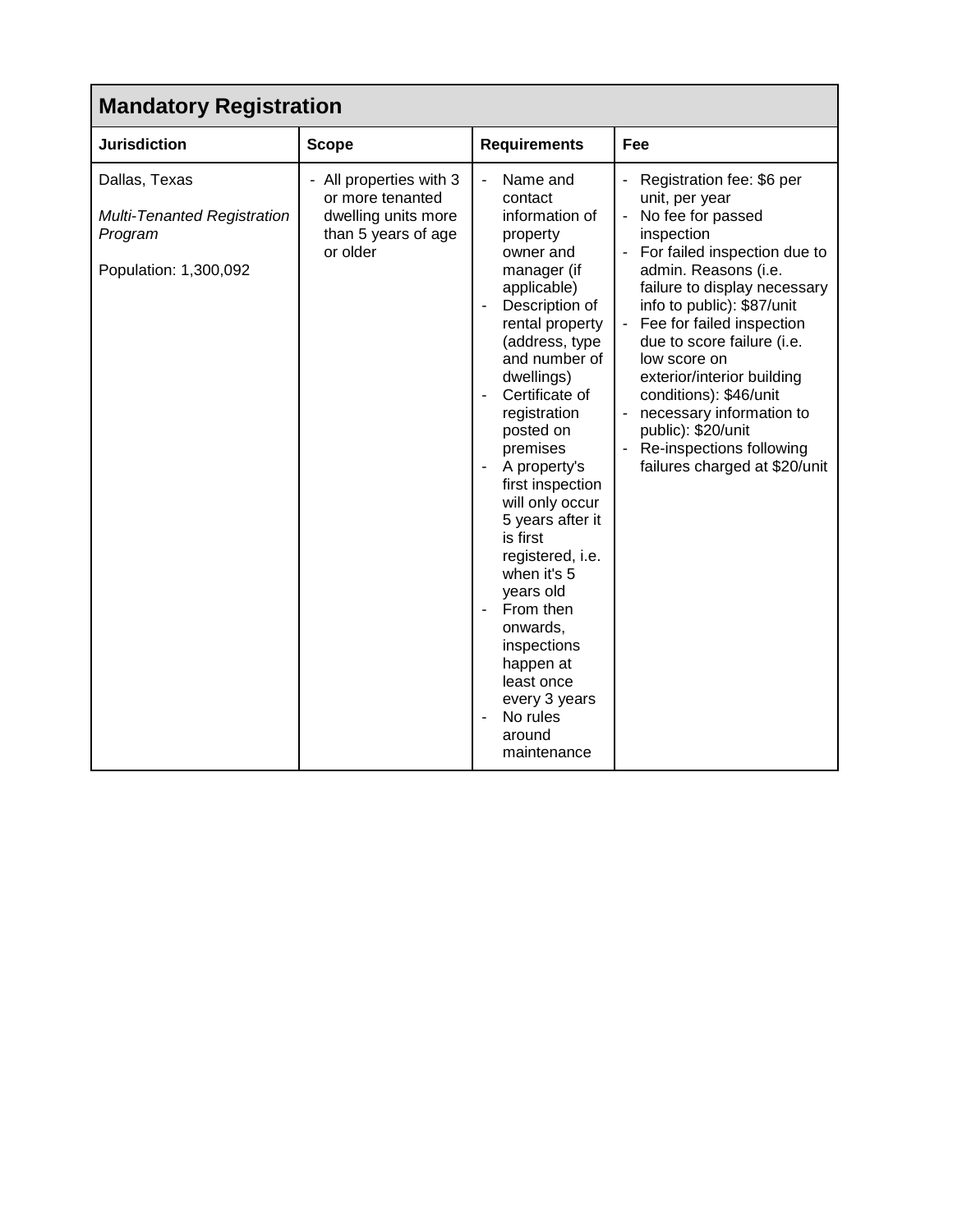| <b>Mandatory Registration</b>                                                                            |                                                                                                                                                                                   |                                                                                                                                                                                                                                                                                                                                                      |                                                                                                                                              |
|----------------------------------------------------------------------------------------------------------|-----------------------------------------------------------------------------------------------------------------------------------------------------------------------------------|------------------------------------------------------------------------------------------------------------------------------------------------------------------------------------------------------------------------------------------------------------------------------------------------------------------------------------------------------|----------------------------------------------------------------------------------------------------------------------------------------------|
| <b>Jurisdiction</b>                                                                                      | <b>Scope</b>                                                                                                                                                                      | <b>Requirements</b>                                                                                                                                                                                                                                                                                                                                  | Fee                                                                                                                                          |
| Houston, Texas<br>Multi-Family Habitability<br>Ordinance<br>Population: 2,099,451                        | Three or more unit<br>multi-tenant homes,<br>non-owner occupied<br>Exemption:<br>duplexes and single<br>family residences<br>(addressed by the<br>Department of<br>Neighborhoods) | Name and<br>contact<br>information of<br>property<br>owner<br>Description of<br>rental property<br>(address)<br>Properties of<br>ten or more<br>units are also<br>required to<br>register with<br>the police<br>department<br>in addition to<br>complaint-<br>driven<br>inspections,<br>proactive<br>inspections<br>carried out on<br>6-7 year cycle | Free (though there is a fee<br>for inspection)<br>Inspection (\$4 per unit or<br>\$100 total, whichever is<br>greater)                       |
| Kansas City, Missouri<br><b>Rental Property</b><br>Registration<br>Population: 459,787                   | - All rental<br>properties                                                                                                                                                        | Name and<br>contact<br>information of<br>property<br>owner<br>Description of<br>rental property<br>(address)<br>- does not<br>appear to<br>accompany a<br>compliance<br>inspection<br>process                                                                                                                                                        | - No registration or renewal<br>fees                                                                                                         |
| Los Angeles, California<br><b>Systematic Code</b><br><b>Enforcement Program</b><br>Population: 4,030,904 | - All rental<br>÷,<br>properties with two<br>or more occupied<br>units                                                                                                            | Complete<br>online<br>registration<br>Inspections<br>once every<br>three years,<br>problem<br>properties<br>inspected<br>more<br>frequently                                                                                                                                                                                                          | \$43.32 per unit, annually<br>follow-up compliance<br>inspections, or special<br>enforcement unit<br>inspections, cost \$201.50<br>per visit |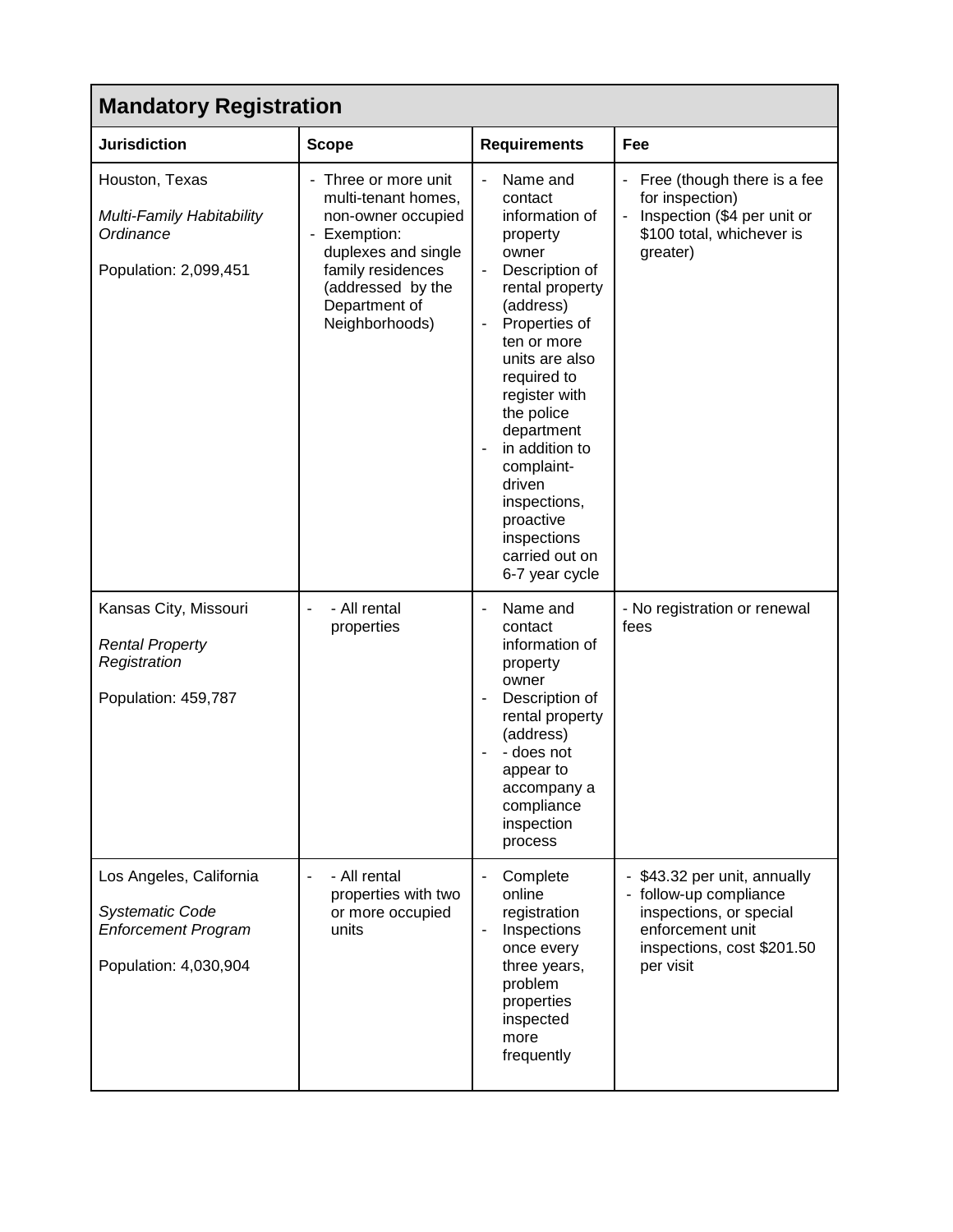| <b>Mandatory Registration</b>                                                    |                                                                                                                                                                                                                                                                                                          |                                                                                                                                                                                                                                                                                                                                                                                         |                                                                                                                                                                                                                                                         |
|----------------------------------------------------------------------------------|----------------------------------------------------------------------------------------------------------------------------------------------------------------------------------------------------------------------------------------------------------------------------------------------------------|-----------------------------------------------------------------------------------------------------------------------------------------------------------------------------------------------------------------------------------------------------------------------------------------------------------------------------------------------------------------------------------------|---------------------------------------------------------------------------------------------------------------------------------------------------------------------------------------------------------------------------------------------------------|
| <b>Jurisdiction</b>                                                              | <b>Scope</b>                                                                                                                                                                                                                                                                                             | <b>Requirements</b>                                                                                                                                                                                                                                                                                                                                                                     | Fee                                                                                                                                                                                                                                                     |
| New Jersey<br>Landlord Identity<br>Registration<br>Population: 8,958,013         | All landlords of<br>$\overline{\phantom{a}}$<br>rental dwellings<br>must register their<br>business<br>The Bureau of<br>$\blacksquare$<br>Housing<br>Inspections<br>maintains property<br>standards for<br>buildings with 3 or<br>more rental<br>dwelling units in all<br>municipalities in<br>the state | Name and<br>$\overline{\phantom{a}}$<br>contact<br>information of<br>landlord and<br>managing<br>agent or other<br>staff (if<br>applicable), a<br>copy must<br>also be shared<br>with tenants<br>Provide tenant<br>with<br>information<br>handbook<br><b>Bureau</b><br>$\overline{\phantom{a}}$<br>conducts 5-<br>year cyclical<br>inspections of<br>properties<br>under its<br>purview | - fees collected by state, not<br>municipality,<br>- fees are \$10 per<br>building/year to register<br>- fees for inspection: on<br>sliding scale starting at \$52<br>for the first unit inspected,<br>and ends at \$19/unit for 48<br>units and above. |
| New York City, New York<br><b>Property Registration</b><br>Population: 8,550,405 | Multiple dwellings<br>(3+ residential<br>units), which<br>includes hotels,<br>condominiums and<br>cooperatives<br>- Private dwellings (1-<br>2 residential units)<br>where not owner-<br>occupied                                                                                                        | - Name and<br>contact<br>information of<br>property<br>owner<br>Description of<br>rental property<br>(address)<br>no apparent<br>proactive<br>standards<br>enforcement<br>measure;<br>enforcement<br>through<br>complaints<br>response<br>system                                                                                                                                        | - \$13 annual registration fee,<br>per registrant, billed on to<br>property tax statement                                                                                                                                                               |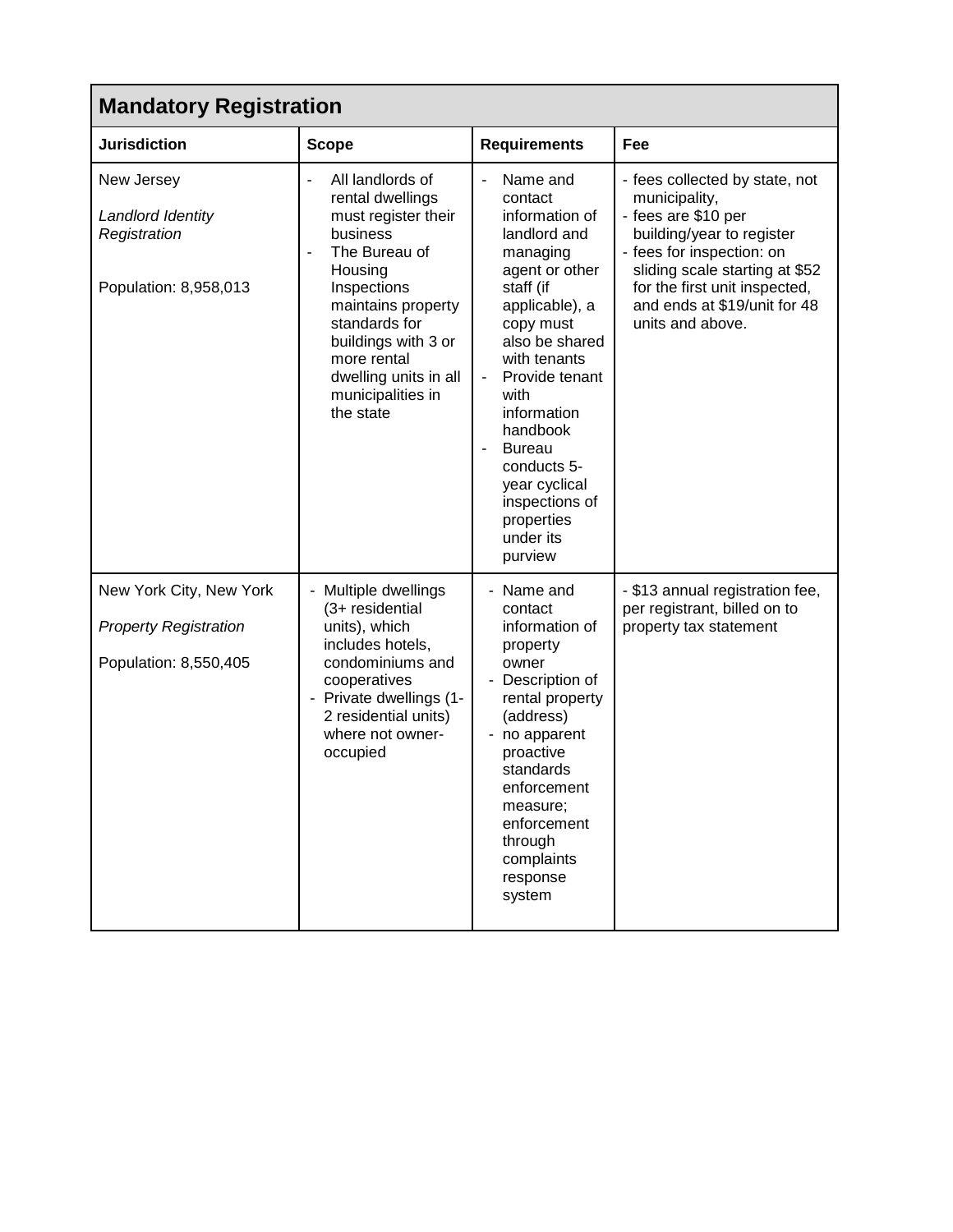| <b>Mandatory Registration</b>                                                            |                                                                                 |                                                                                                                                                                                                                                                                       |                                                                                         |  |
|------------------------------------------------------------------------------------------|---------------------------------------------------------------------------------|-----------------------------------------------------------------------------------------------------------------------------------------------------------------------------------------------------------------------------------------------------------------------|-----------------------------------------------------------------------------------------|--|
| <b>Jurisdiction</b>                                                                      | <b>Scope</b>                                                                    | <b>Requirements</b>                                                                                                                                                                                                                                                   | Fee                                                                                     |  |
| Portland, Oregon<br><b>Business License Tax</b><br>Registration<br>Population: 583,776   | - All businesses are<br>required to register,<br>including rental<br>properties | - Property<br>owner contact<br>information<br>- Description of<br>property<br>(address and<br>number of<br>units)<br>no standards<br>enforcement<br>associated<br>with business<br>registration                                                                       | <b>None</b>                                                                             |  |
| Raleigh, North Carolina<br><b>Rental Dwelling</b><br>Registration<br>Population: 538,066 | - All rental dwellings<br>(single family,<br>apartments, etc.)                  | Name and<br>contact<br>information of<br>property<br>owner and<br>property<br>manager (if<br>applicable)<br>- Description of<br>rental<br>properties<br>(addresses)<br>- no proactive<br>enforcement,<br>but better<br>enables<br>complaints-<br>based<br>enforcement | 3 units or less: \$15 annually<br>4-19 units: \$25 annually<br>20+ units: \$50 annually |  |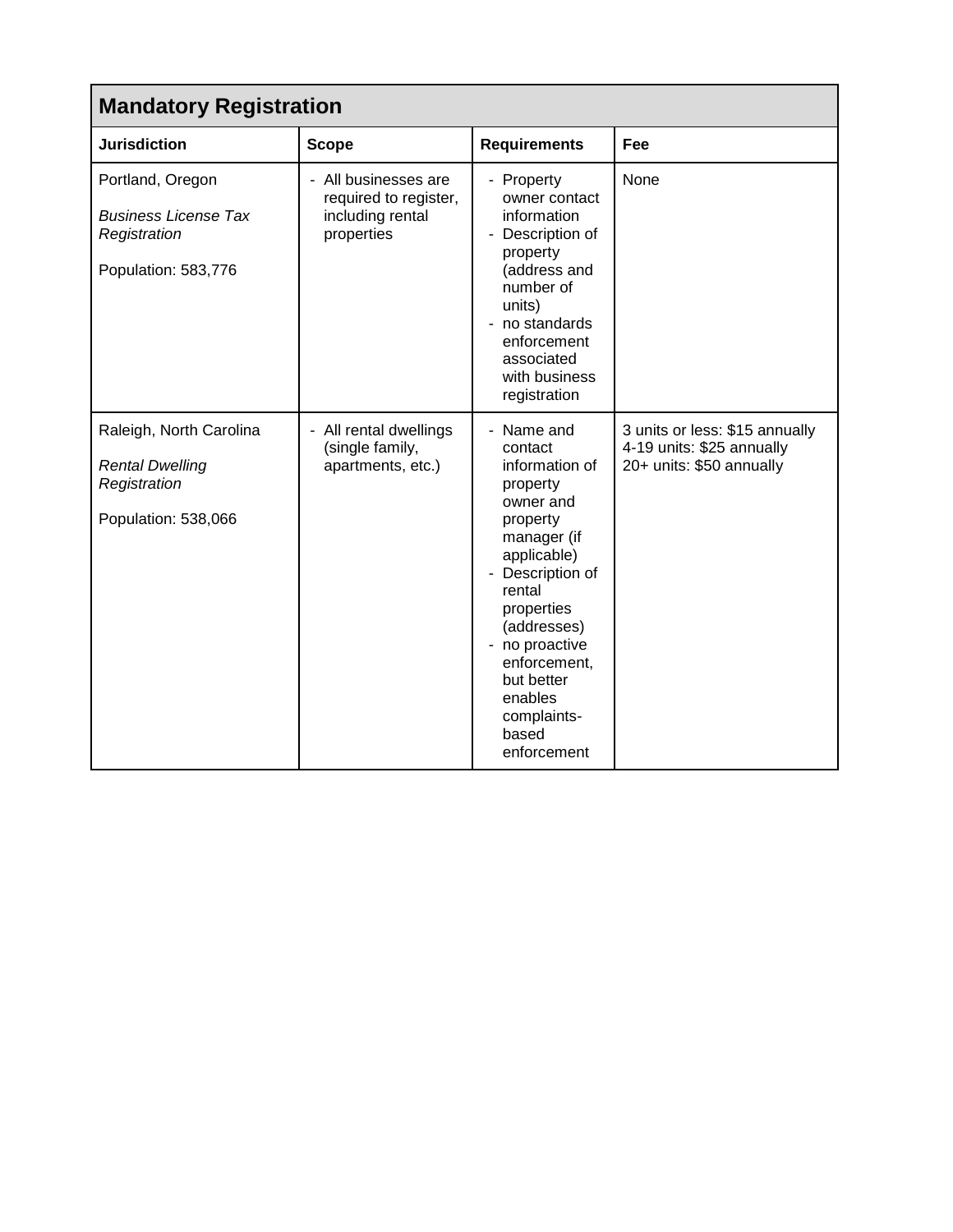# **Mandatory Registration**

| Manualui y N <del>e</del> yisu aliun                                                                             |                                                                                                                                           |                                                                                                                                                                                                                                                                                                                                                                                                                                                                                                                                                                                                                                                                                                                                                                                          |                                             |  |
|------------------------------------------------------------------------------------------------------------------|-------------------------------------------------------------------------------------------------------------------------------------------|------------------------------------------------------------------------------------------------------------------------------------------------------------------------------------------------------------------------------------------------------------------------------------------------------------------------------------------------------------------------------------------------------------------------------------------------------------------------------------------------------------------------------------------------------------------------------------------------------------------------------------------------------------------------------------------------------------------------------------------------------------------------------------------|---------------------------------------------|--|
| <b>Jurisdiction</b>                                                                                              | <b>Scope</b>                                                                                                                              | <b>Requirements</b>                                                                                                                                                                                                                                                                                                                                                                                                                                                                                                                                                                                                                                                                                                                                                                      | Fee                                         |  |
| Sacramento, California<br><b>Rental Housing Inspection</b><br><b>Program Registration</b><br>Population: 466,488 | All rental properties<br>Exemptions:<br>Properties less than<br>five years old,<br>properties regularly<br>inspected by<br>another agency | - Name and<br>contact<br>information of<br>property<br>owner or<br>representative<br>(if applicable)<br>Description of<br>rental<br>properties<br>(address,<br>number of<br>units)<br>- Initial<br>inspection<br>conducted<br>upon<br>registration,<br>cost of \$127<br>per unit<br>Annual re-<br>inspections for<br>properties with<br>violations<br>found on initial<br>inspection and<br>not remedied<br>within 30 days<br>(including<br>associated<br>\$127 fee)<br>- Annual self-<br>certification<br>checklist for<br>properties with<br>no violations<br>or violations<br>remedied in<br>30-day period<br>- Random<br>inspections of<br>10% of self-<br>certified<br>properties<br>Provide new<br>tenants with<br>information<br>sheet on their<br>rights and<br>responsibilities | - \$16 per rental housing unit,<br>annually |  |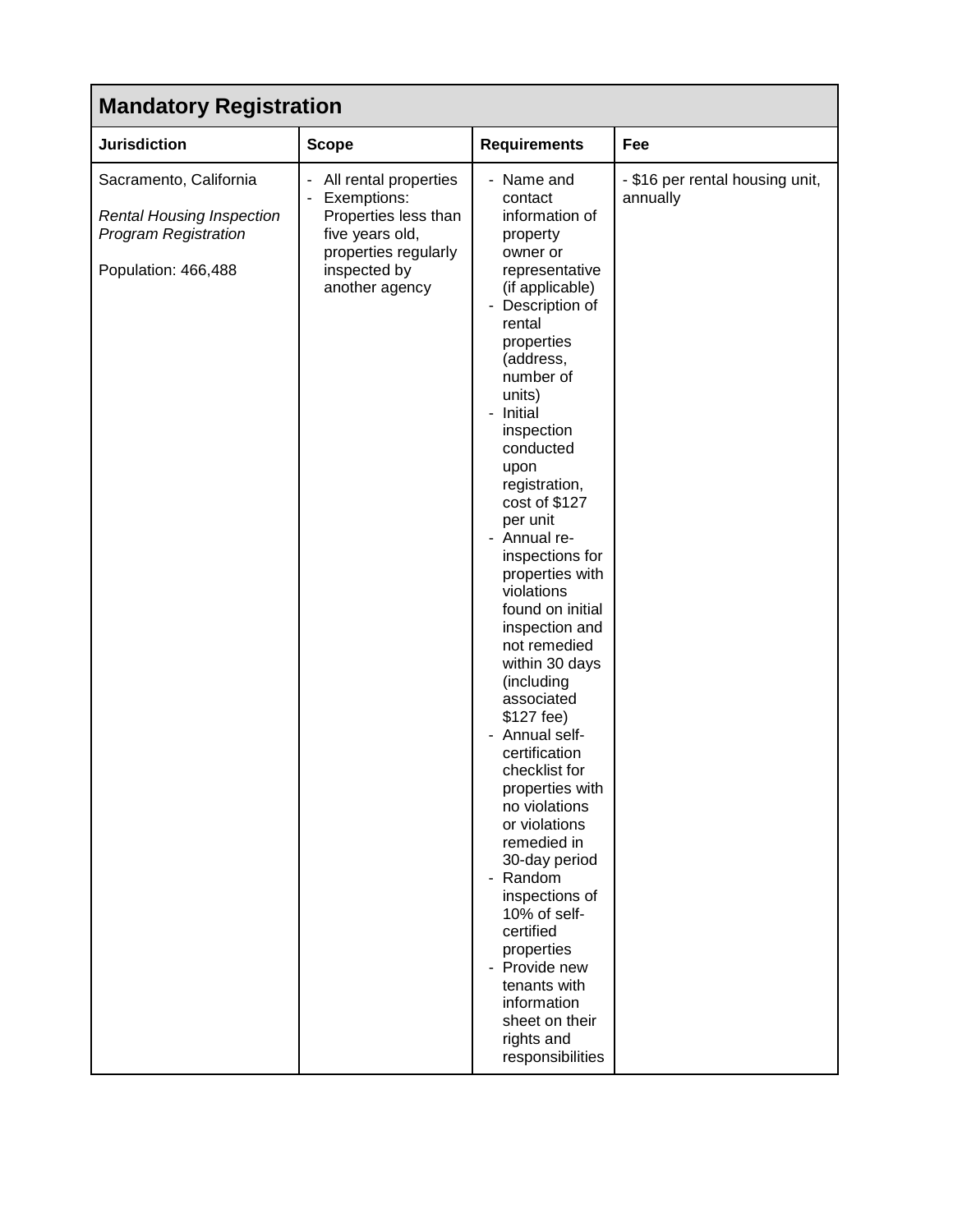| <b>Mandatory Registration</b>                                                    |                                                                                                                                                                                                        |                                                                                                                                                                                                                                              |                                                                                                                                                                                                                                  |  |
|----------------------------------------------------------------------------------|--------------------------------------------------------------------------------------------------------------------------------------------------------------------------------------------------------|----------------------------------------------------------------------------------------------------------------------------------------------------------------------------------------------------------------------------------------------|----------------------------------------------------------------------------------------------------------------------------------------------------------------------------------------------------------------------------------|--|
| <b>Jurisdiction</b>                                                              | <b>Scope</b>                                                                                                                                                                                           | <b>Requirements</b>                                                                                                                                                                                                                          | Fee                                                                                                                                                                                                                              |  |
| San Francisco, California<br><b>Business Registration</b><br>Population: 864,816 | All businesses<br>must register,<br>including rental<br>services<br>Exclusions:<br>cooperative<br>housing corp.,<br>residential<br>condominium, a<br>residential<br>structure of fewer<br>than 4 units | Name and<br>ä,<br>contact<br>information of<br>property<br>owner<br>Description of<br>$\overline{\phantom{a}}$<br>rental<br>properties<br>(address,<br>number of<br>units)<br>Registration<br>certificate<br>must be<br>displayed on<br>site | Fee based on anticipated<br>$\overline{\phantom{a}}$<br>gross receipts for the<br>business in the calendar<br>year – essentially<br>business registration fee<br>is based on revenue<br>Fees therefore not tied to<br># of units |  |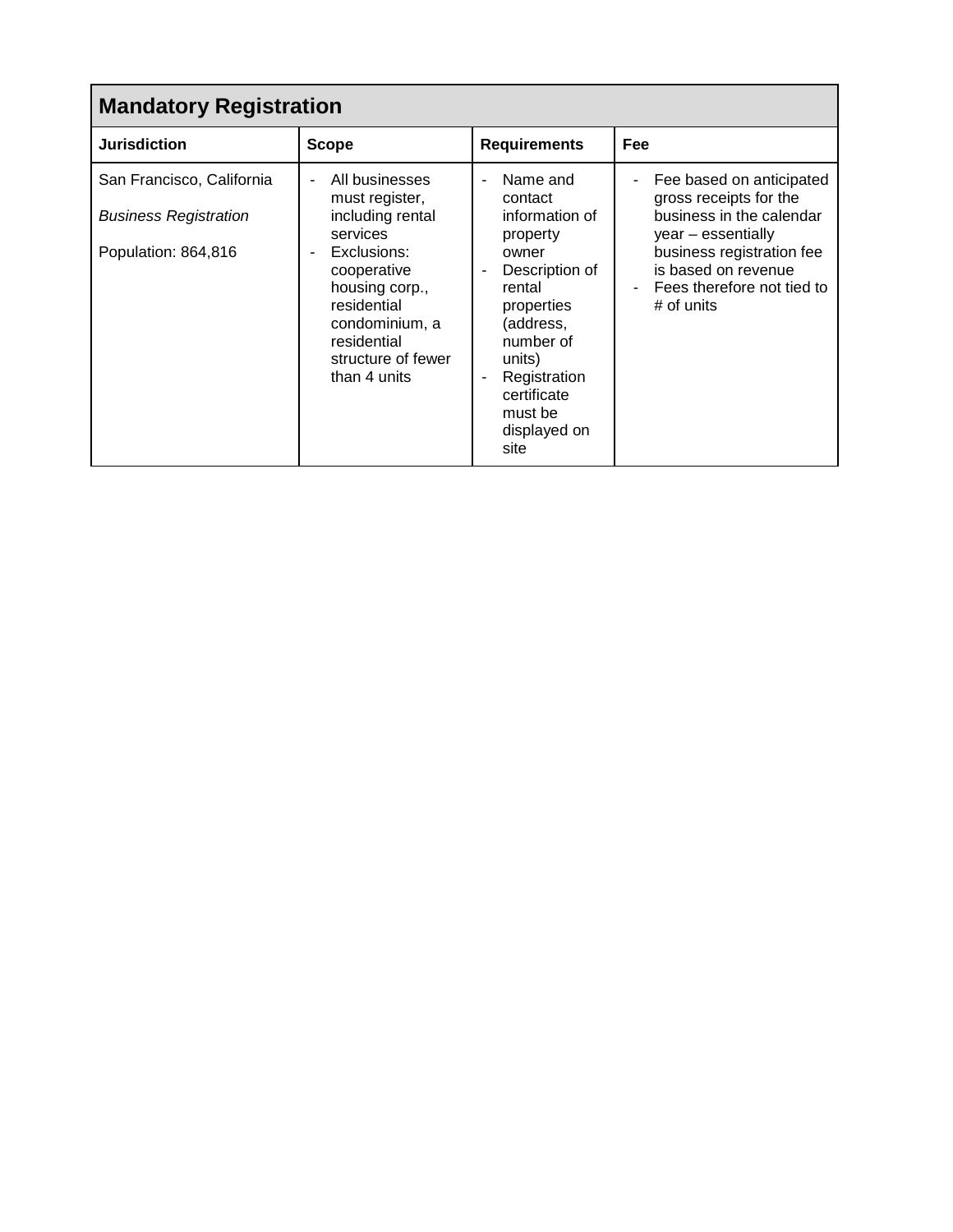# **Mandatory Registration**

| <b>Jurisdiction</b>                                                                        | <b>Scope</b>                                                                                                                                                                                                                                               | <b>Requirements</b>                                                                                                                                                                                                                                                                                                                                                                                                                                                                                                                                                                                                                                            | Fee                                                                                                                                                                                                                                                                      |  |  |  |
|--------------------------------------------------------------------------------------------|------------------------------------------------------------------------------------------------------------------------------------------------------------------------------------------------------------------------------------------------------------|----------------------------------------------------------------------------------------------------------------------------------------------------------------------------------------------------------------------------------------------------------------------------------------------------------------------------------------------------------------------------------------------------------------------------------------------------------------------------------------------------------------------------------------------------------------------------------------------------------------------------------------------------------------|--------------------------------------------------------------------------------------------------------------------------------------------------------------------------------------------------------------------------------------------------------------------------|--|--|--|
| Seattle, Washington<br><b>Rental Registration and</b><br>Inspection<br>Population: 608,660 | All rental housing<br>units<br>Registration<br>introduced on a<br>schedule, beginning<br>with properties with<br>ten or more units,<br>all properties to be<br>registered by 2016<br>Exemptions:<br>Commercial<br>lodgings,<br>government<br>housing, etc. | Name and<br>$\overline{\phantom{a}}$<br>contact<br>information of<br>property<br>owner and<br>tenant contact<br>for repairs (if<br>applicable)<br>Description of<br>rental<br>properties<br>(address, type,<br>number of<br>units)<br>Declaration of<br>compliance<br>with applicable<br>regulations<br>Inspections at<br>least once<br>every ten<br>years (owner<br>must hire<br>qualified<br>inspector or<br>City inspector)<br>Random<br>inspections<br>also<br>performed<br>May hire city<br>or private<br>inspectors to<br>conduct work<br>$-$ city<br>inspectors<br>cost \$130 to<br>inspect<br>property and<br>\$25 per<br>additional unit<br>inspected | - Registration fee of \$175<br>includes the 1 <sup>st</sup> unit; all<br>additional units are \$2<br>each (e.g. apt with 100<br>units would cost \$373 to<br>register - \$175 + 99<br>additional units @ \$2<br>each for \$198)<br>- Must be renewed every<br>five years |  |  |  |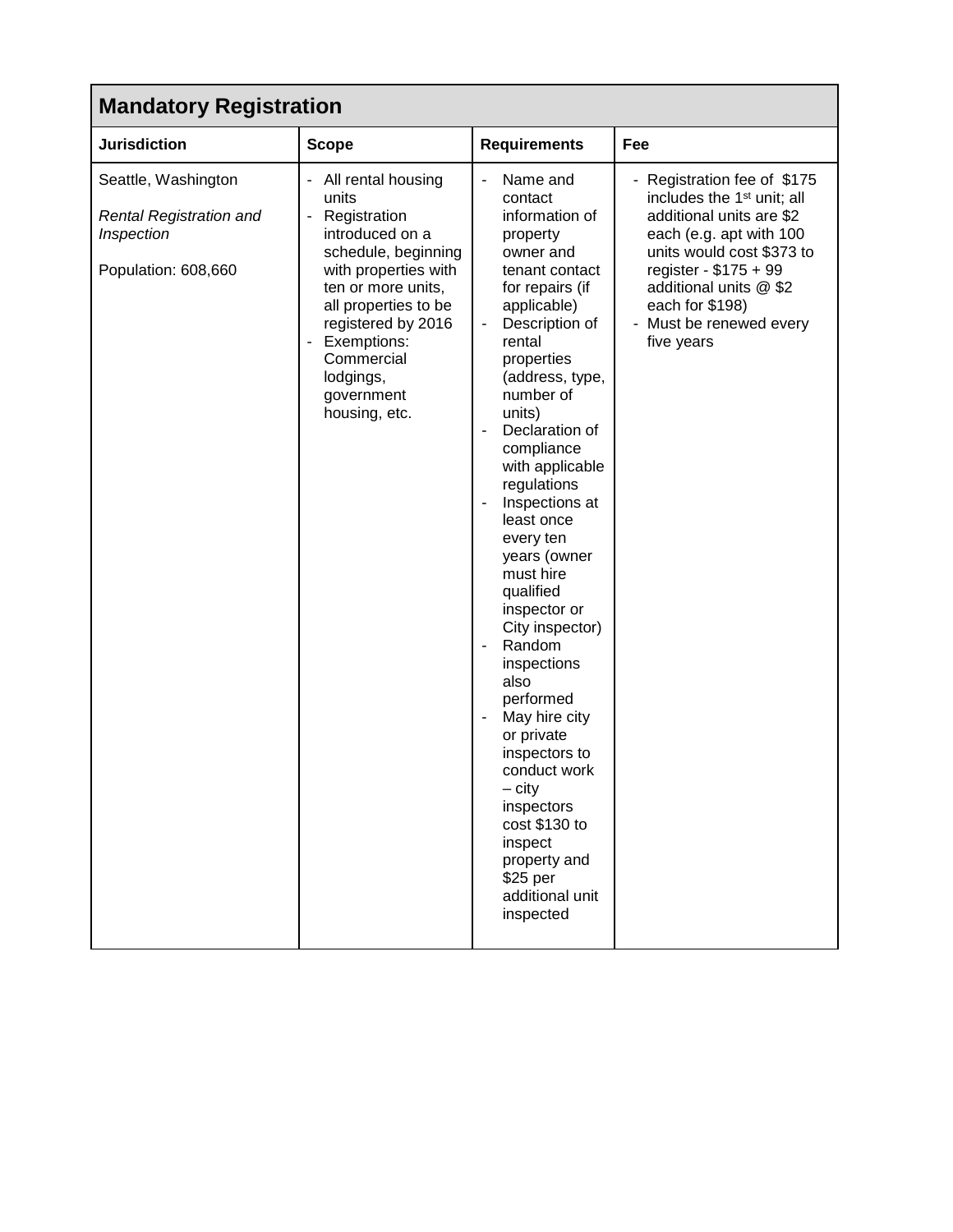| <b>Mandatory Registration</b>     |                                                                                                                                                                                                                                                                             |                                                                                                                                                                                                                                                      |                                                                                              |  |  |  |
|-----------------------------------|-----------------------------------------------------------------------------------------------------------------------------------------------------------------------------------------------------------------------------------------------------------------------------|------------------------------------------------------------------------------------------------------------------------------------------------------------------------------------------------------------------------------------------------------|----------------------------------------------------------------------------------------------|--|--|--|
| <b>Jurisdiction</b>               | <b>Scope</b>                                                                                                                                                                                                                                                                | <b>Requirements</b>                                                                                                                                                                                                                                  | Fee                                                                                          |  |  |  |
| Scotland<br>Landlord Registration | - Anyone who owns<br>residential rental<br>property in Scotland<br>- Some exemptions<br>are granted based<br>on property type,<br>not on person (i.e.<br>properties owned by<br>the local authority,<br>owner-occupied<br>properties with two<br>or fewer tenants,<br>etc.) | Name and<br>contact<br>information of<br>property<br>owner and<br>agent (if<br>applicable)<br>Description of<br>rental<br>property<br>(address)<br>Landlord<br>must be a "fit"<br>and proper<br>person" as<br>defined in the<br>Housing Act,<br>2004 | Principal fee of £55 plus<br>$\overline{\phantom{0}}$<br>£11 for each property<br>registered |  |  |  |